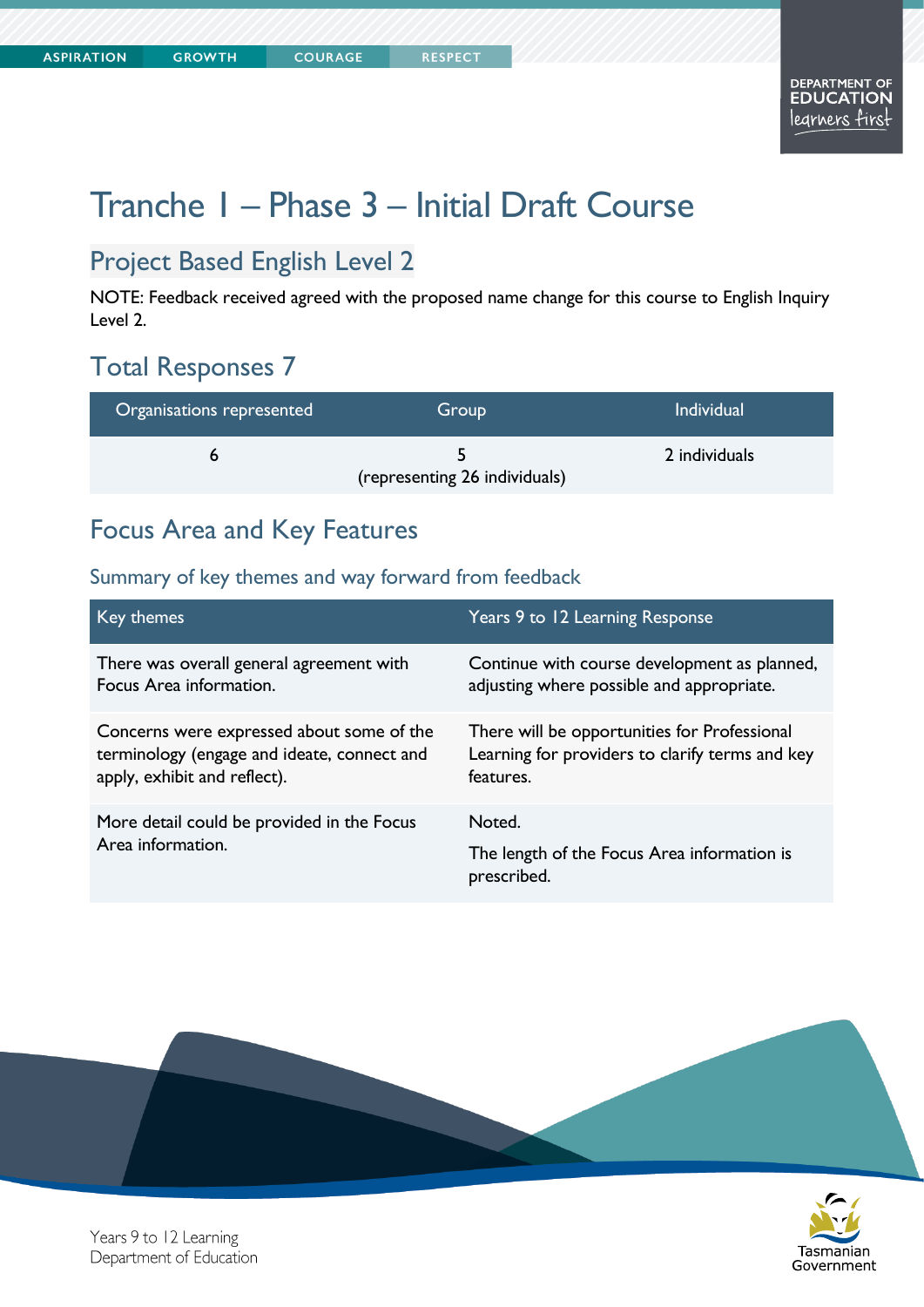# Course Rationale and Description

### Summary of key themes and way forward from feedback

| Key themes                                                                                    | Years 9 to 12 Learning Response                                                           |
|-----------------------------------------------------------------------------------------------|-------------------------------------------------------------------------------------------|
| Agreement with Rationale.                                                                     | Continue with course development as planned,<br>adjusting where possible and appropriate. |
| Rationale is clear although it could be reduced<br>in length.                                 | The Rationale section has a prescribed word<br>count.                                     |
| There is a need for greater clarity regarding the<br>transdisciplinary nature of each module. | Greater clarity about transdisciplinary learning<br>will be provided.                     |
| Query over the use of the word 'practical'.                                                   | Noted. The term practical has been removed.                                               |
| Course description is clear – could add what<br>students would produce.                       | Noted.                                                                                    |

## Integration of General Capabilities

| Key themes                                                                                                                                           | Years 9 to 12 Learning Response                                          |
|------------------------------------------------------------------------------------------------------------------------------------------------------|--------------------------------------------------------------------------|
| Five respondents expressed agreement with the Continue with course development as planned,<br>General Capabilities being identified and<br>embedded. | adjusting as necessary.                                                  |
| Intercultural connections are not clear.                                                                                                             | Adjustments to be made to ensure intercultural<br>connections are clear. |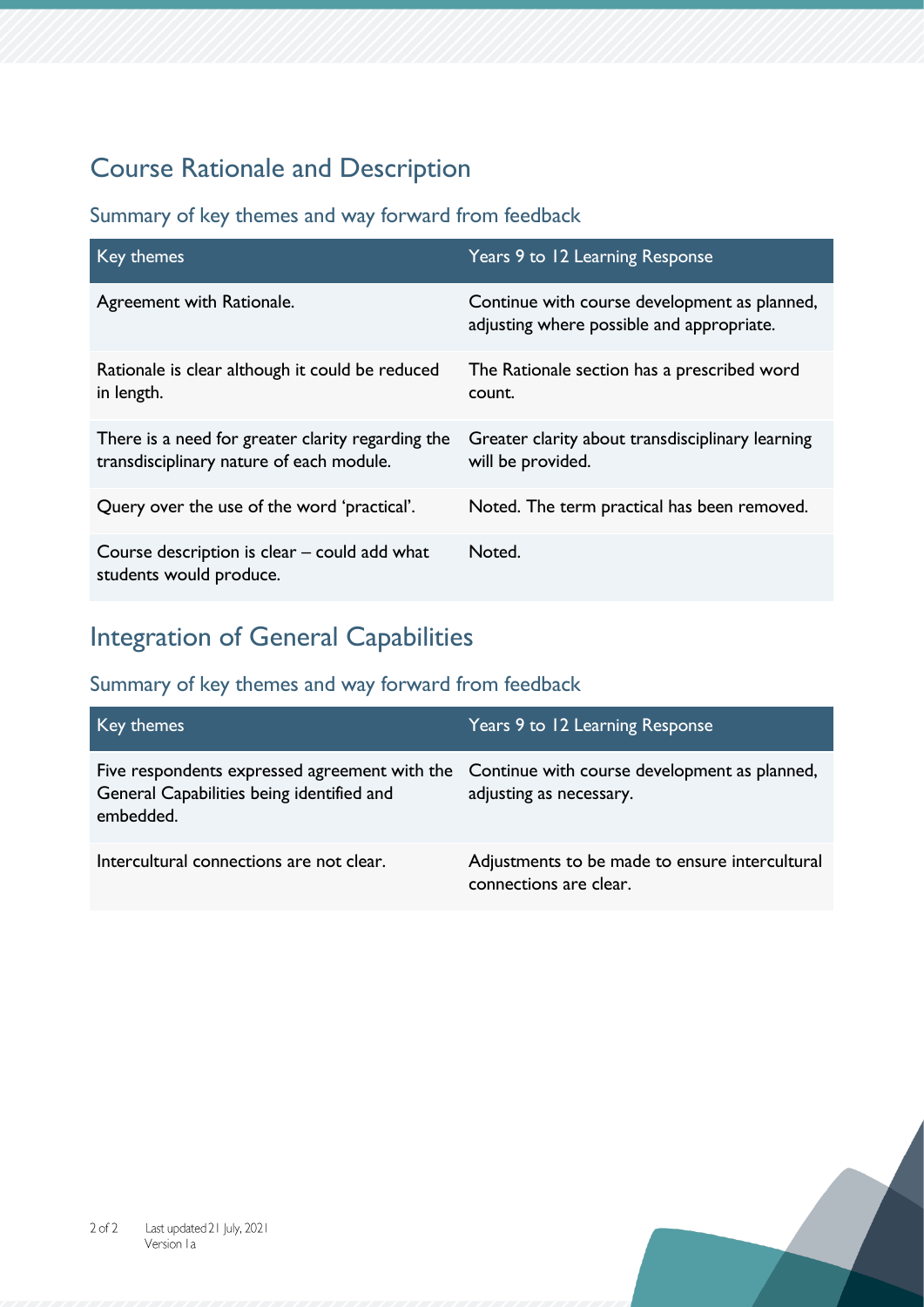## Pathways

#### Summary of key themes and way forward from feedback

| Key themes                                                                                                                             | Years 9 to 12 Learning Response                                         |
|----------------------------------------------------------------------------------------------------------------------------------------|-------------------------------------------------------------------------|
| Consistent agreement with pathways was<br>expressed.                                                                                   | Continue with course development as planned,<br>adjusting as necessary. |
| Two respondents queried whether the course<br>should identify the level of achievement<br>appropriate for Year 9 and 10 student entry. | Entry requirements are not included in the<br>Pathways section.         |

## Course Requirements

## Summary of key themes and way forward from feedback

| Key themes                          | Years 9 to 12 Learning Response              |
|-------------------------------------|----------------------------------------------|
| Agreement with course requirements. | Continue with course development as planned. |

## Course Structure, Delivery and Progression

| Key themes                                  | Years 9 to 12 Learning Response                |
|---------------------------------------------|------------------------------------------------|
| Six respondents expressed agreement with    | Continue with course development as planned,   |
| structure, delivery and progression.        | adjusting where possible.                      |
| Course progression does not specify whether | Stipulate how modules build on each other and  |
| Modules 2 and 3 could be taken without      | identify that all modules must be delivered in |
| undertaking Module 1.                       | the specified order.                           |

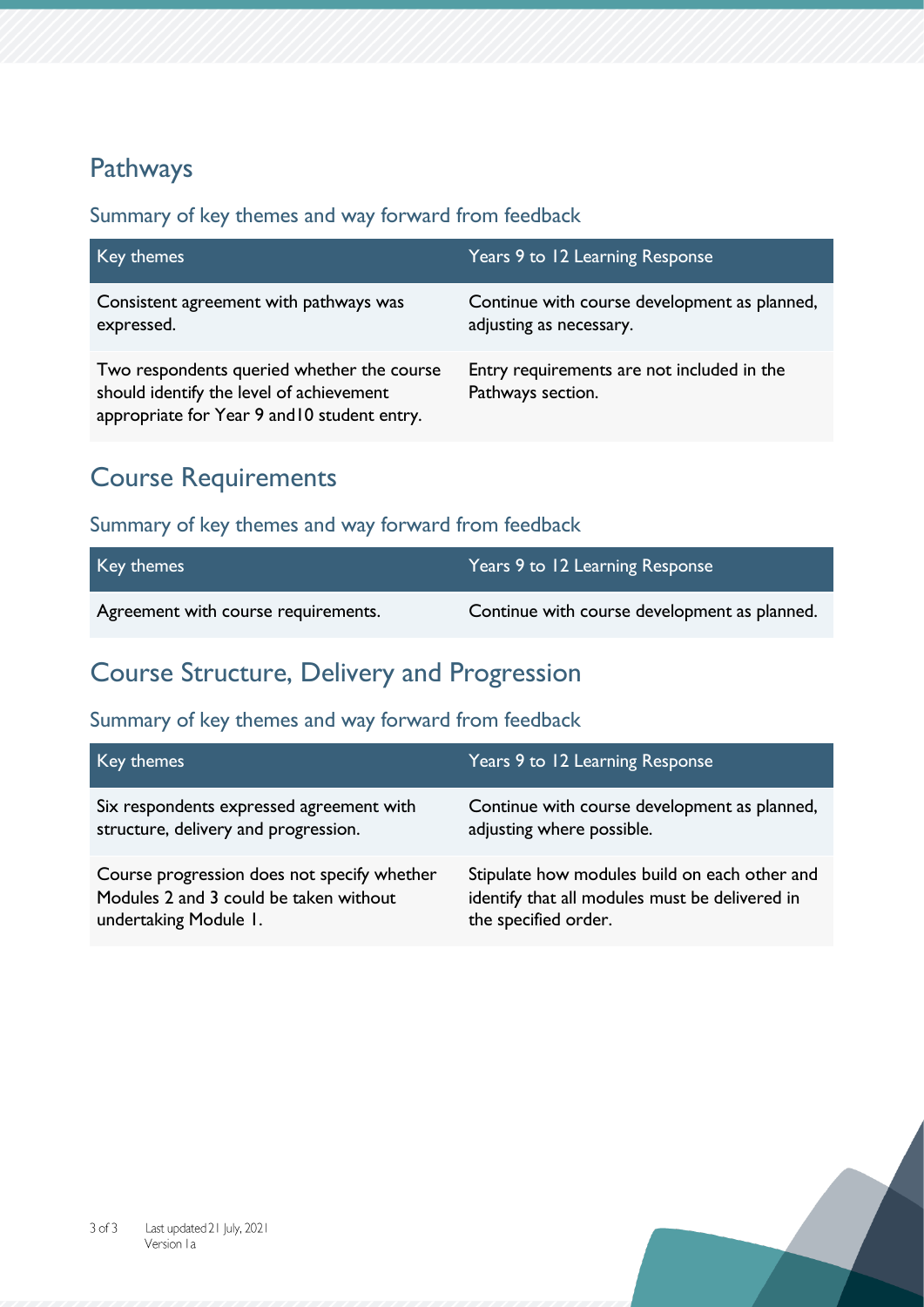# Module Content

## Summary of key themes and way forward from feedback

| Key themes                                                                                                                                                                              | Years 9 to 12 Learning Response                                                                                                                                                                                                                                                                    |
|-----------------------------------------------------------------------------------------------------------------------------------------------------------------------------------------|----------------------------------------------------------------------------------------------------------------------------------------------------------------------------------------------------------------------------------------------------------------------------------------------------|
| Five respondents expressed agreement with<br>content.                                                                                                                                   | Continue with course development as planned,<br>adjusting where possible and appropriate.                                                                                                                                                                                                          |
| Other respondents noted a need for:<br>Reduction in the amount of content<br>Clarification of 'point of view'<br>Simplify wording of Learning Outcomes                                  | The course must articulate Senior Secondary<br>Australian Curriculum Essential English Learning<br>Outcomes, content, and standards to enable<br>parity with national standards.<br>Consult with Critical Friends, sponsors and<br>LAG regarding amendments to the course<br>content as suggested. |
| In Module 1:<br>The difference between point of view and<br>perspectives is unclear<br>Criteria and Appendix are not aligned<br>Content is amorphous and lacks specificity<br>$\bullet$ | Noted. This has been revised as suggested.                                                                                                                                                                                                                                                         |
| In Module 2 and 3 the use of the word practical<br>does not align with the usage in the rationale.                                                                                      | Noted. The word practical has been removed.                                                                                                                                                                                                                                                        |

# Criteria and Standards

| Key themes                                         | Years 9 to 12 Learning Response                                                                                                     |
|----------------------------------------------------|-------------------------------------------------------------------------------------------------------------------------------------|
| While there was strong agreement with criteria     | Continue with course development as planned,                                                                                        |
| and standards, there were specific queries.        | adjusting where possible and appropriate.                                                                                           |
| Specific queries to be clarified, include:         | The course must articulate Senior Secondary                                                                                         |
| • Criterion 4 and its alignment to C2              | Australian Curriculum Essential English                                                                                             |
| • Density of Criterion 3                           | standards and as such national parity.                                                                                              |
| Overlap<br>• Assessment of the process of inquiry. | Considering the feedback, the necessary<br>adjustments will be made in consultation with<br>the Critical Friends, sponsors and LAG. |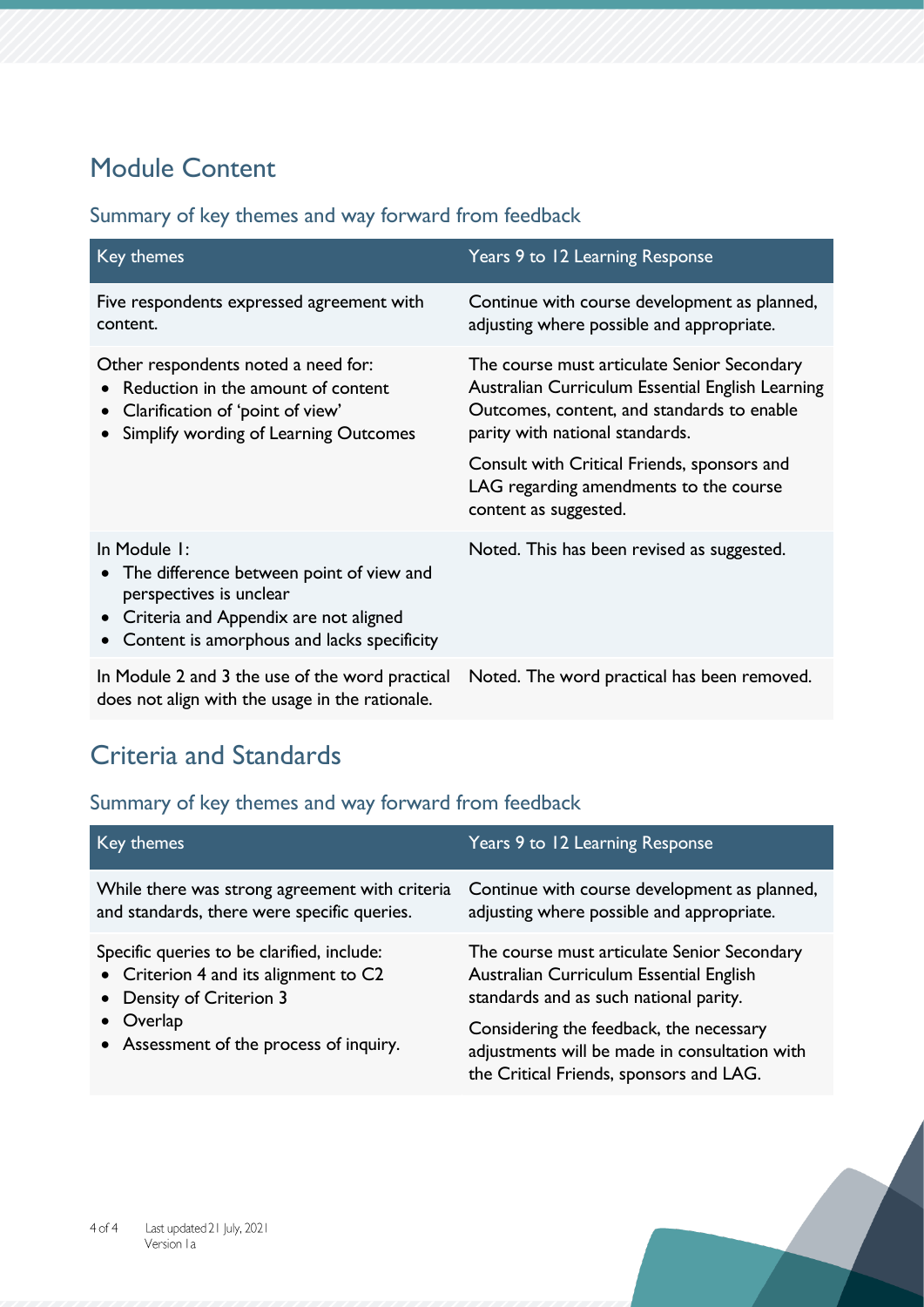# Appendix 1 - Line of Sight

#### Summary of key themes and way forward from feedback

| Key themes                                  | Years 9 to 12 Learning Response              |
|---------------------------------------------|----------------------------------------------|
| Agreement with Line of Sight was expressed. | Continue with course development as planned. |

## Appendix 2 – Alignment to Curriculum Frameworks

#### Summary of key themes and way forward from feedback

| Key themes                                            | Years 9 to 12 Learning Response              |
|-------------------------------------------------------|----------------------------------------------|
| Agreement with alignment to Curriculum<br>Frameworks. | Continue with course development as planned. |

## Appendix 3 – Work Requirements

| Key themes                                                                                                                                                       | Years 9 to 12 Learning Response                                                                                                                 |
|------------------------------------------------------------------------------------------------------------------------------------------------------------------|-------------------------------------------------------------------------------------------------------------------------------------------------|
| There was an equal distribution of agreement<br>and disagreement with the proposed Work<br>Requirements.                                                         | Seek clarification from Years 9 to 12 Learning<br>regarding issues and status of Work<br>Requirements, as these requirements are<br>prescribed. |
| Issues with word count equivalents and<br>modality were noted. Also, one respondent<br>commented about only having maximum word<br>counts stated.                |                                                                                                                                                 |
| Module 3 Work Requirement was identified as<br>a lengthy project which posed issues for learner<br>engagement as well as problems for lower<br>ability learners. | Considering the feedback, the necessary<br>adjustments will be made in consultation with<br>the Critical Friends, sponsors, and LAG.            |